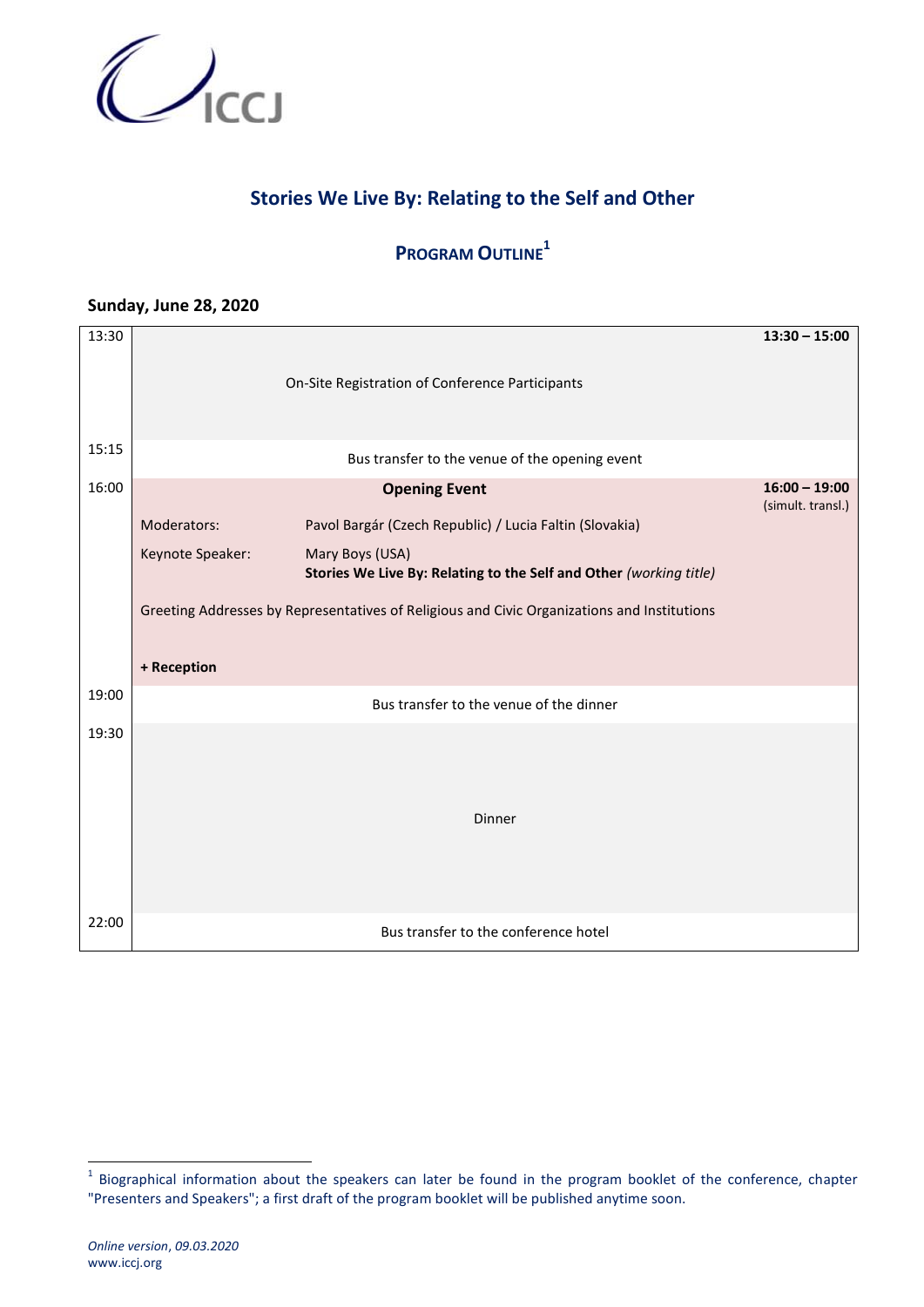### **Monday, June 29, 2020: Religious Traditions – Stories of the Self and the Other**

| 7:00  |                                                                                                                                                                                                                                                                                                                                                                                                                                                                                                                                                                                                                                                                                                                                                                                                  | Jewish Morning Prayer       |                             | <b>Christian Morning Prayer</b> |                                         |                                    |  |
|-------|--------------------------------------------------------------------------------------------------------------------------------------------------------------------------------------------------------------------------------------------------------------------------------------------------------------------------------------------------------------------------------------------------------------------------------------------------------------------------------------------------------------------------------------------------------------------------------------------------------------------------------------------------------------------------------------------------------------------------------------------------------------------------------------------------|-----------------------------|-----------------------------|---------------------------------|-----------------------------------------|------------------------------------|--|
|       |                                                                                                                                                                                                                                                                                                                                                                                                                                                                                                                                                                                                                                                                                                                                                                                                  |                             |                             |                                 |                                         |                                    |  |
| 8:00  | On-Site Registration for Day Guests                                                                                                                                                                                                                                                                                                                                                                                                                                                                                                                                                                                                                                                                                                                                                              |                             |                             |                                 |                                         |                                    |  |
| 8:30  | <b>Meditative Moment</b>                                                                                                                                                                                                                                                                                                                                                                                                                                                                                                                                                                                                                                                                                                                                                                         |                             |                             |                                 |                                         |                                    |  |
| 9:00  | $9:00 - 10:30$<br>Plenary I:<br>(simult. transl.)<br>Stories of the Self and the Other: Jewish and Christian Perspectives<br>Deborah Weissman (Jerusalem)<br>Moderator:<br>František Ábel (Slovakia)<br>Speakers:<br>Peter Dubovsky (Slovakia)<br>Ruth Langer (USA)<br>This plenary session will explore how Jews and Christians express their religious identities as the                                                                                                                                                                                                                                                                                                                                                                                                                       |                             |                             |                                 |                                         |                                    |  |
|       | overarching story of their community and how their history shapes the way they speak of the people of other<br>religions, both positively and negatively. Particular attention will be given to strategies to avoid lethal and<br>destructive stories and to nurture life-affirming stories instead. Furthermore, the speakers will reflect on the<br>process of revising one's sacred stories in the light of deeper interreligious understanding. In other words, how<br>does the new relationship between Jews and Christians affect the interpretation and embodiment of one's<br>"master narratives"?                                                                                                                                                                                       |                             |                             |                                 |                                         |                                    |  |
| 10:30 | Coffee Break                                                                                                                                                                                                                                                                                                                                                                                                                                                                                                                                                                                                                                                                                                                                                                                     |                             |                             |                                 |                                         |                                    |  |
| 11:00 | $11:00 - 12:30$<br><b>Plenary II:</b><br>(simult. transl.)<br>Deconstructing Abraham: The Meanings of Abraham in the "Abrahamic" Religions<br>Moderator:<br>Morteza Rezazadeh (Iran)<br>Keynote Speaker:<br>Reuven Firestone (USA)<br>Respondents:<br>Elena Dini (Italy)<br>Mohammad Hannan Hassan (Singapore)                                                                                                                                                                                                                                                                                                                                                                                                                                                                                   |                             |                             |                                 |                                         |                                    |  |
|       | This session will explore the variant meanings of story and narrative in the three Abrahamic traditions by<br>focusing on the core story we all agree represents the essence of monotheism and faith: the story of Abraham.<br>The three speakers will consider the person of Abraham in the scriptures of Judaism, Christianity and Islam and<br>will argue that the Hebrew Bible Abraham is not the same as the New Testament Abraham, the Qur'anic<br>Abraham or the Talmudic Abraham. In each sacred text he represents the quintessential monotheist, but each<br>considers that quintessence differently. They are both in conversation and argument over the meaning of<br>monotheism, and this tension is reflected in the ways in which the religious traditions relate to one another. |                             |                             |                                 |                                         |                                    |  |
| 12:30 | Lunch                                                                                                                                                                                                                                                                                                                                                                                                                                                                                                                                                                                                                                                                                                                                                                                            |                             |                             |                                 |                                         |                                    |  |
| 14:00 | Workshop<br>A1<br>(simult. transl.)                                                                                                                                                                                                                                                                                                                                                                                                                                                                                                                                                                                                                                                                                                                                                              | Workshop<br>A2<br>(English) | Workshop<br>A3<br>(English) | Workshop<br>A4<br>(English)     | Workshop<br>A <sub>5</sub><br>(English) | Workshop<br><b>A6</b><br>(English) |  |
| 15:30 | Coffee Break                                                                                                                                                                                                                                                                                                                                                                                                                                                                                                                                                                                                                                                                                                                                                                                     |                             |                             |                                 |                                         |                                    |  |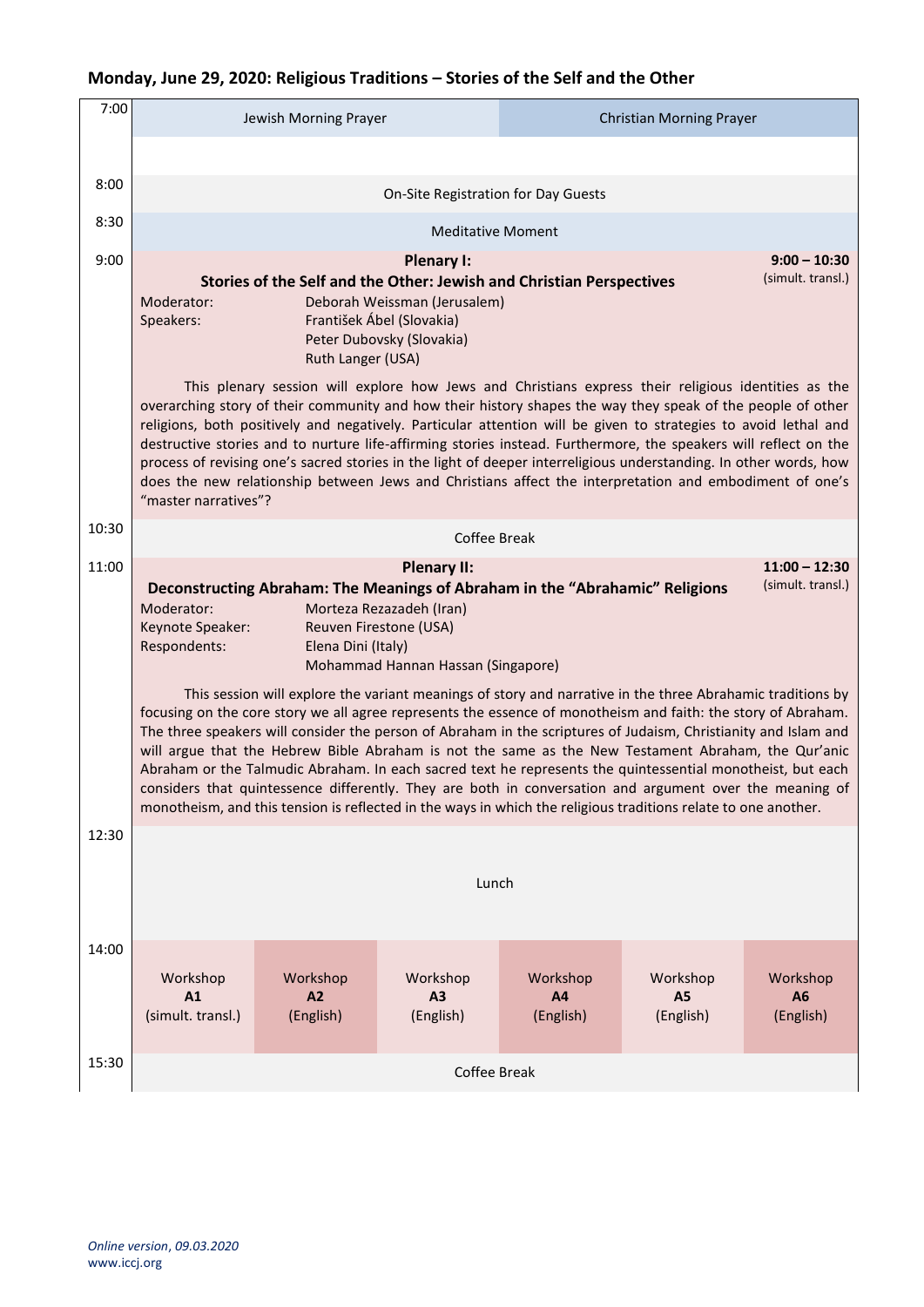| 16:00 | Moderator:<br>Speakers:                                                                                                                                                                                                                                                                                                                                                                                                                                                                                                                                                                                                                                                                                                                                                                                                                                                                                                                            | <b>Plenary III:</b><br><b>Stories about the Land</b><br>Philip A. Cunningham (USA)<br>Haifa Alayan (Jerusalem)<br>Jesper Svartvik (Sweden)<br>Deborah Weissman (Jerusalem) | $16:00 - 18:00$<br>(simult. transl.) |  |
|-------|----------------------------------------------------------------------------------------------------------------------------------------------------------------------------------------------------------------------------------------------------------------------------------------------------------------------------------------------------------------------------------------------------------------------------------------------------------------------------------------------------------------------------------------------------------------------------------------------------------------------------------------------------------------------------------------------------------------------------------------------------------------------------------------------------------------------------------------------------------------------------------------------------------------------------------------------------|----------------------------------------------------------------------------------------------------------------------------------------------------------------------------|--------------------------------------|--|
|       | Following the path opened by the previous session, this plenary session will narrow down its focus to<br>explore the Land of Israel/Palestine, the symbol-reality that plays a central role in all Abrahamic traditions.<br>Consequently, all three traditions foster various, often contradictory stories related to the Land. Given the<br>complexity of these stories, how is it possible to have a dialogue about the Land among people who tell and live<br>different "stories" there? The speakers will reflect on how their personal self-understanding has been shaped by<br>their experience of living in the Land of Israel/Palestine.<br>This session marks the imminent publication of the book Enabling Dialogue about the Land: A Resource<br>Book for Jews and Christians, eds. Philip A. Cunningham, Ruth Langer, and Jesper Svartvik (forthcoming from<br>Paulist Press), the result of a research project sponsored by the ICCJ. |                                                                                                                                                                            |                                      |  |
| 18:00 |                                                                                                                                                                                                                                                                                                                                                                                                                                                                                                                                                                                                                                                                                                                                                                                                                                                                                                                                                    | Dinner                                                                                                                                                                     |                                      |  |
|       |                                                                                                                                                                                                                                                                                                                                                                                                                                                                                                                                                                                                                                                                                                                                                                                                                                                                                                                                                    |                                                                                                                                                                            |                                      |  |
| 20:30 |                                                                                                                                                                                                                                                                                                                                                                                                                                                                                                                                                                                                                                                                                                                                                                                                                                                                                                                                                    | <b>Evening Program</b>                                                                                                                                                     |                                      |  |

# **Tuesday, June 30, 2020: Story and Context**

| 7:00  | Jewish Morning Prayer                                                                                                                                                                                                                                                                                                                                                                                                                                                                                                                                            |  | <b>Christian Morning Prayer</b>                                                                                                                                                                         |                                     |  |
|-------|------------------------------------------------------------------------------------------------------------------------------------------------------------------------------------------------------------------------------------------------------------------------------------------------------------------------------------------------------------------------------------------------------------------------------------------------------------------------------------------------------------------------------------------------------------------|--|---------------------------------------------------------------------------------------------------------------------------------------------------------------------------------------------------------|-------------------------------------|--|
|       |                                                                                                                                                                                                                                                                                                                                                                                                                                                                                                                                                                  |  |                                                                                                                                                                                                         |                                     |  |
| 8:00  |                                                                                                                                                                                                                                                                                                                                                                                                                                                                                                                                                                  |  | On-Site Registration for Day Guests                                                                                                                                                                     |                                     |  |
| 8:30  | <b>Meditative Moment</b>                                                                                                                                                                                                                                                                                                                                                                                                                                                                                                                                         |  |                                                                                                                                                                                                         |                                     |  |
| 9:00  | <b>Plenary IV:</b><br>Central European Volte-face – From Fascism to Communism to Neo-Nazism<br>Moderator:<br>Lucia Faltin (Slovakia)<br>Jan Figel (Slovakia)<br>Introduction:<br>On Human Dignity in the Whirlwind of Stories<br>Panelists:<br>N.N.<br>practice, particularly neo-Fascism and neo-Nazism and practice just 30 years after they freed themselves from<br>Communist dictatorship?<br>journalism, international security, and civic activism to seek an explanation. The panel takes form of a talk<br>show, audience input is strongly encouraged. |  | Why are people in Central Europe prone to succumb to the global rise of extremist ideologies and<br>Lucia Faltin brings together a number of movers and shakers from the fields of history, philosophy, | $9:00 - 11:00$<br>(simult. transl.) |  |
| 11:00 |                                                                                                                                                                                                                                                                                                                                                                                                                                                                                                                                                                  |  | Coffee Break                                                                                                                                                                                            |                                     |  |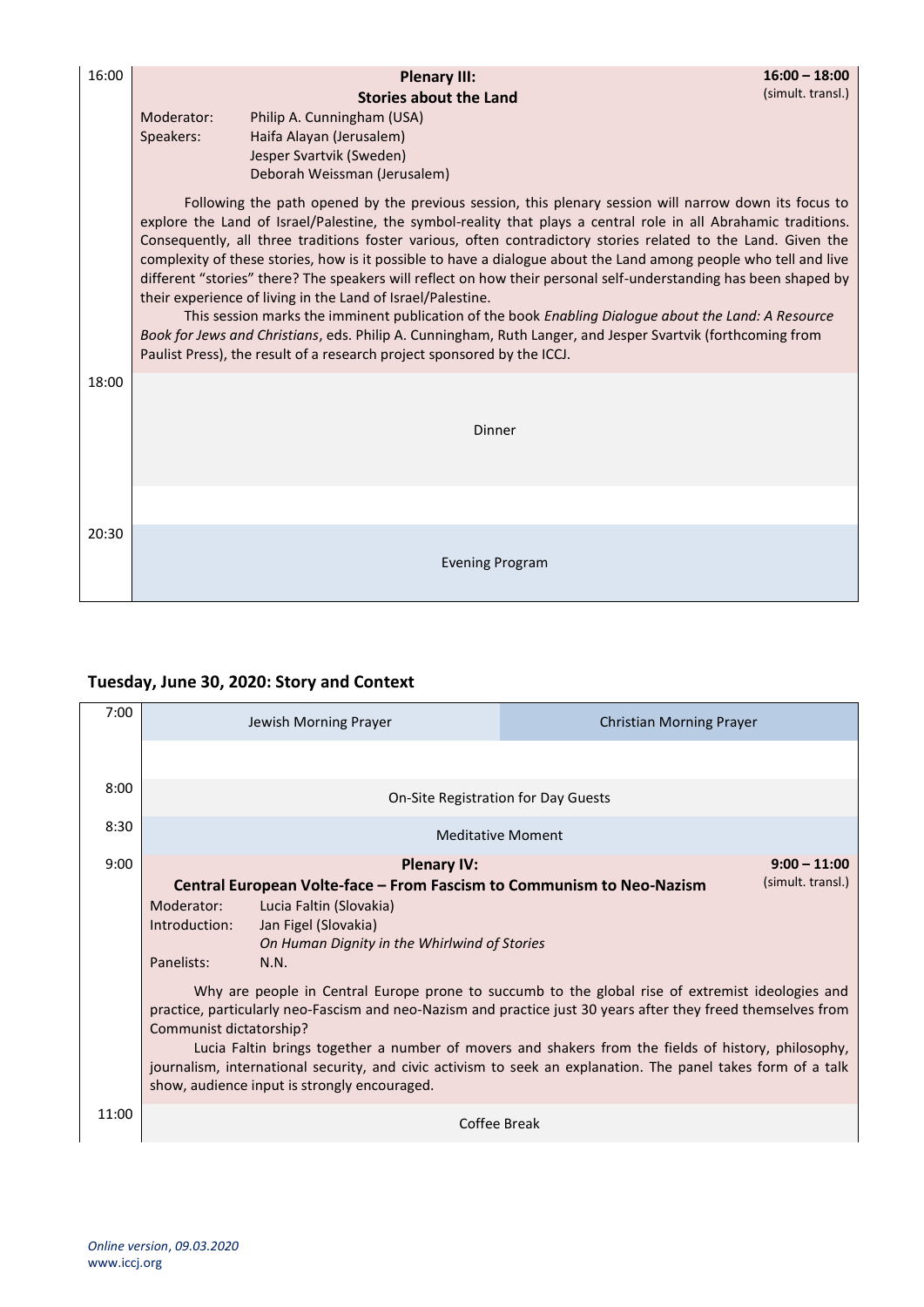

### **Wednesday, July 1, 2020: Stories of the Contemporary World**